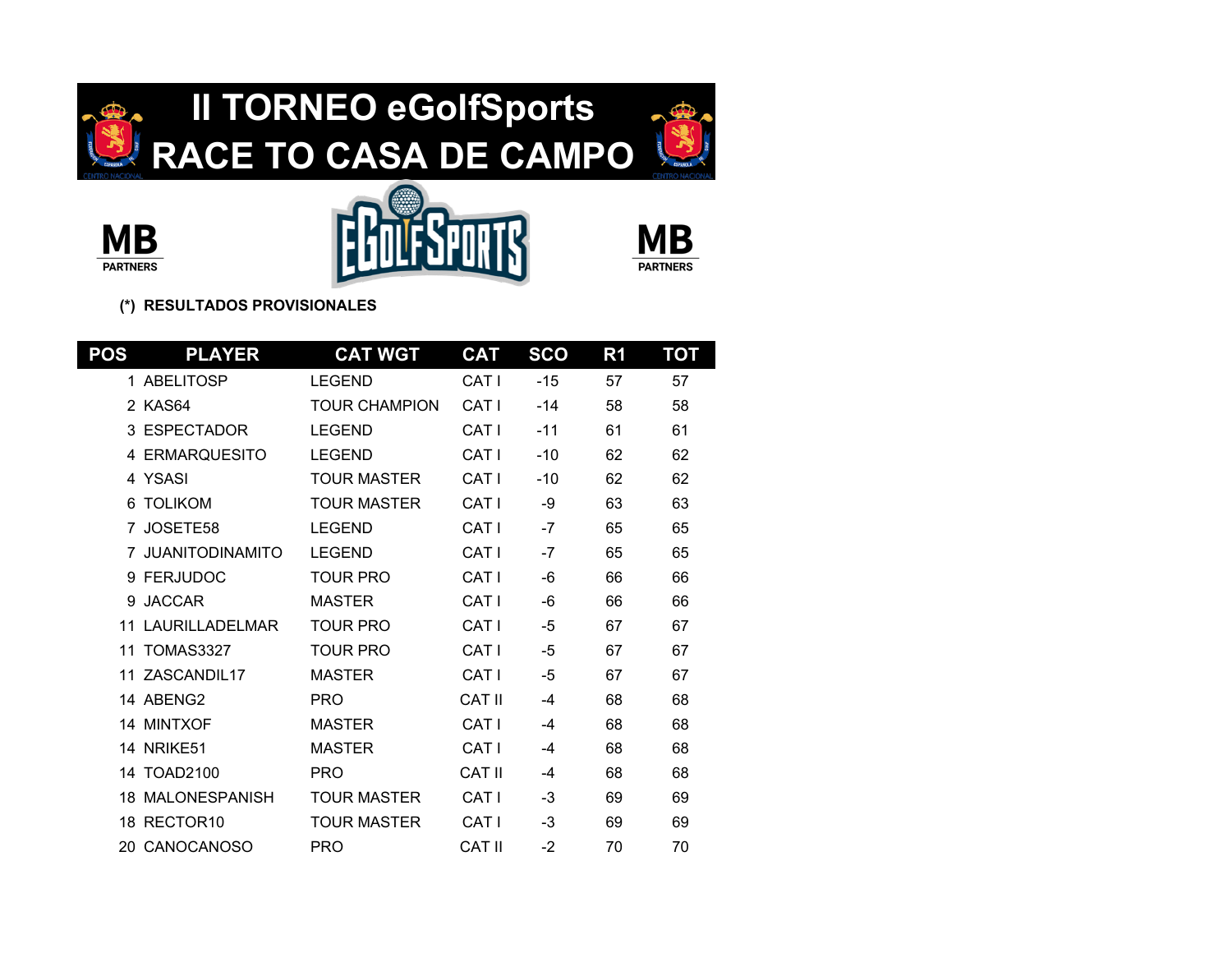







| <b>POS</b> | <b>PLAYER</b>        | <b>CAT WGT</b>     | <b>CAT</b>     | <b>SCO</b> | R <sub>1</sub> | <b>TOT</b> |
|------------|----------------------|--------------------|----------------|------------|----------------|------------|
|            | 20 ROQUETE           | TOUR PRO           | CAT I          | $-2$       | 70             | 70         |
|            | 22 JUMA018           | TOUR PRO           | CAT I          | $-1$       | 71             | 71         |
|            | 23 ASHBOSTON         | <b>PRO</b>         | CAT II         | 3          | 75             | 75         |
|            | 23 RAIMUNDO620       | <b>TOUR PRO</b>    | CAT I          | 3          | 75             | 75         |
|            | 25 ZONAMAR           | <b>TOUR MASTER</b> | CAT I          | 4          | 76             | 76         |
|            | 26 ALFONSOMARTIN7    | <b>PRO</b>         | CAT II         | 5          | 77             | 77         |
|            | 26 JUANMI53          | <b>PRO</b>         | CAT II         | 5          | 77             | 77         |
|            | 26 PPYT2             | <b>AMATEUR</b>     | <b>CAT III</b> | 5          | 77             | 77         |
| 29         | <b>JBELLOR</b>       | <b>TOUR PRO</b>    | CAT I          | 12         | 84             | 84         |
| 30         | <b>JESUSGGOMEZ</b>   | <b>AMATEUR</b>     | CAT III        | 13         | 85             | 85         |
| 30         | MBPARTNERS19         | <b>PRO</b>         | <b>CAT II</b>  | 13         | 85             | 85         |
|            | <b>32 PEDROMEDAS</b> | <b>PRO</b>         | CAT II         | 18         | 90             | 90         |
|            | 33 MONZU             | <b>TOUR PRO</b>    | CAT I          | 19         | 91             | 91         |
|            | 34 TEST57            | TEST               | FC.            | 38         | 110            | 110        |
| 35         | TEST58               | TEST               | CAT I          | 39         | 111            | 111        |
| 36         | TEST59               | <b>TEST</b>        | CAT II         | 40         | 112            | 112        |
|            | 37 TEST60            | TEST               | CAT III        | 41         | 113            | 113        |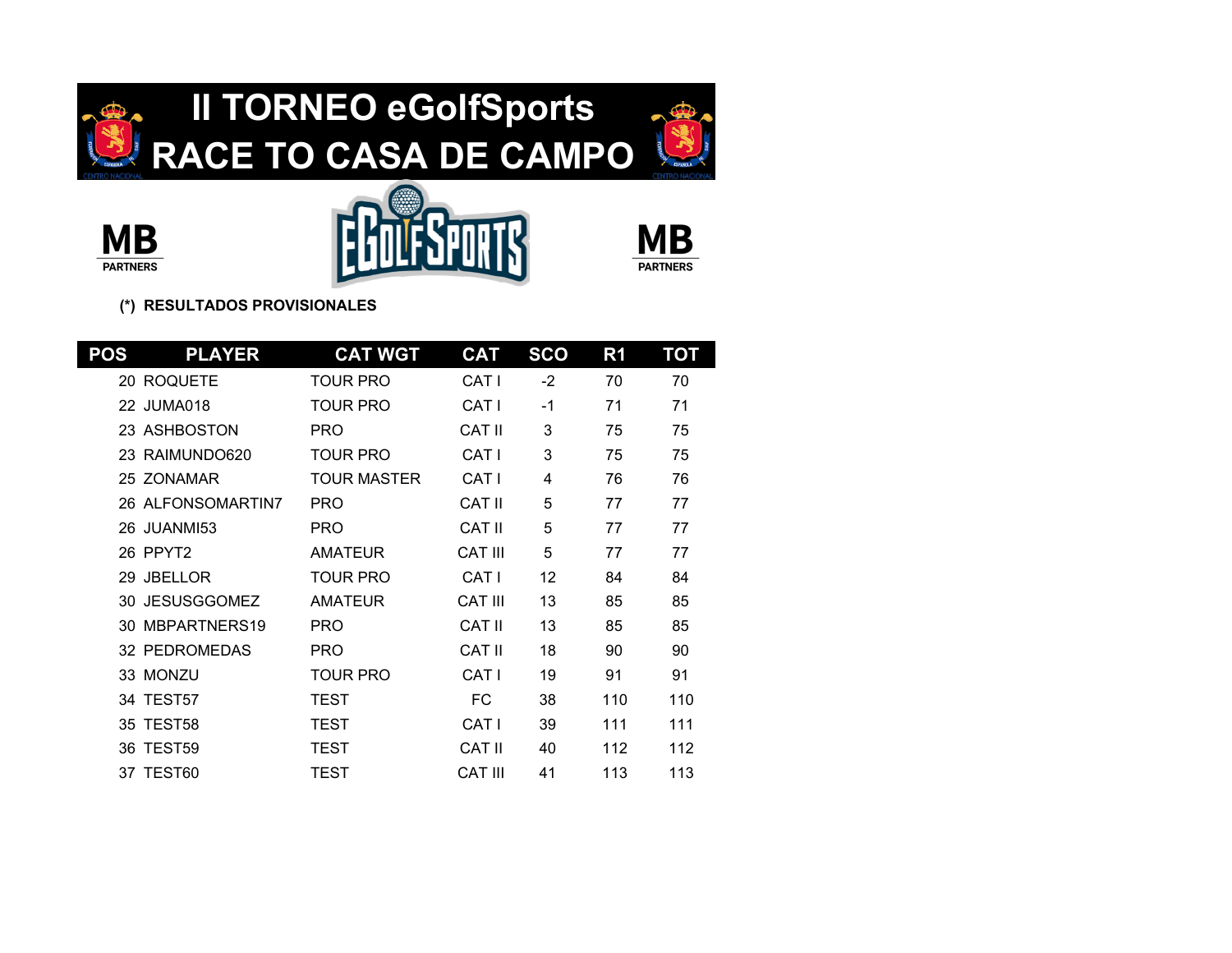

## **II TORNEO eGolfSports RACE TO CASA DE CAMPO**









| <b>POS</b> | <b>PLAYER</b>          | <b>CAT WGT</b>     | <b>CAT</b>       | <b>HCP</b><br>eGS | <b>CAT</b><br><b>HCP</b> | <b>SCORE</b><br><b>BRUTO</b> | <b>SCORE</b><br><b>NETO</b> | R <sub>1</sub> | ТОТ |
|------------|------------------------|--------------------|------------------|-------------------|--------------------------|------------------------------|-----------------------------|----------------|-----|
|            | 1 ABENG2               | <b>PRO</b>         | CAT II           | 1                 | $2^a$ HCP                | $-4$                         | $-5$                        | 68             | 68  |
|            | 2 JUMA018              | <b>TOUR PRO</b>    | CAT I            | 3                 | $2^a$ HCP                | $-1$                         | -4                          | 71             | 71  |
|            | 2 ZASCANDIL17          | <b>MASTER</b>      | CAT I            | $-1$              | $2^a$ HCP                | -5                           | -4                          | 67             | 67  |
| 4          | <b>JUANITODINAMITO</b> | <b>LEGEND</b>      | CAT <sub>I</sub> | -4                | $1a$ HCP                 | $-7$                         | $-3$                        | 65             | 65  |
| 5.         | ALFONSOMARTIN7         | <b>PRO</b>         | <b>CAT II</b>    | 7                 | 2ª HCP                   | 5                            | $-2$                        | 77             | 77  |
| 6          | ABELITOSP              | <b>LEGEND</b>      | CAT I            | $-14$             | $1a$ HCP                 | $-15$                        | $-1$                        | 57             | 57  |
| 6          | <b>FERJUDOC</b>        | <b>TOUR PRO</b>    | CAT I            | $-5$              | 1ª HCP                   | -6                           | $-1$                        | 66             | 66  |
| 6          | NRIKE51                | <b>MASTER</b>      | CAT I            | $-3$              | 2ª HCP                   | $-4$                         | $-1$                        | 68             | 68  |
| 6          | <b>YSASI</b>           | <b>TOUR MASTER</b> | CAT I            | -9                | $1a$ HCP                 | $-10$                        | $-1$                        | 62             | 62  |
| 10         | JOSETE58               | <b>LEGEND</b>      | CAT I            | $-7$              | $1a$ HCP                 | $-7$                         | 0                           | 65             | 65  |
| 10         | <b>TOMAS3327</b>       | <b>TOUR PRO</b>    | CAT I            | $-5$              | 1ª HCP                   | $-5$                         | 0                           | 67             | 67  |
| 12         | <b>LAURILLADELMAR</b>  | <b>TOUR PRO</b>    | CAT <sub>I</sub> | -6                | 1ª HCP                   | $-5$                         | 1                           | 67             | 67  |
|            | 12 PPYT2               | <b>AMATEUR</b>     | <b>CAT III</b>   | 4                 | $2^a$ HCP                | 5                            | 1                           | 77             | 77  |
| 14         | <b>ESPECTADOR</b>      | <b>LEGEND</b>      | CAT I            | $-13$             | $1a$ HCP                 | $-11$                        | $\overline{2}$              | 61             | 61  |
|            | 14 ROQUETE             | <b>TOUR PRO</b>    | CAT <sub>I</sub> | -4                | $1a$ HCP                 | $-2$                         | $\overline{2}$              | 70             | 70  |
| 16         | <b>JESUSGGOMEZ</b>     | <b>AMATEUR</b>     | <b>CAT III</b>   | 10                | $2^a$ HCP                | 13                           | 3                           | 85             | 85  |
| 16         | JUANMI53               | <b>PRO</b>         | <b>CAT II</b>    | 2                 | 2ª HCP                   | 5                            | 3                           | 77             | 77  |
| 16         | <b>MINTXOF</b>         | <b>MASTER</b>      | CAT I            | $-7$              | 1ª HCP                   | -4                           | 3                           | 68             | 68  |
| 16         | <b>TOLIKOM</b>         | TOUR MASTER        | CAT I            | $-12$             | $1a$ HCP                 | -9                           | 3                           | 63             | 63  |